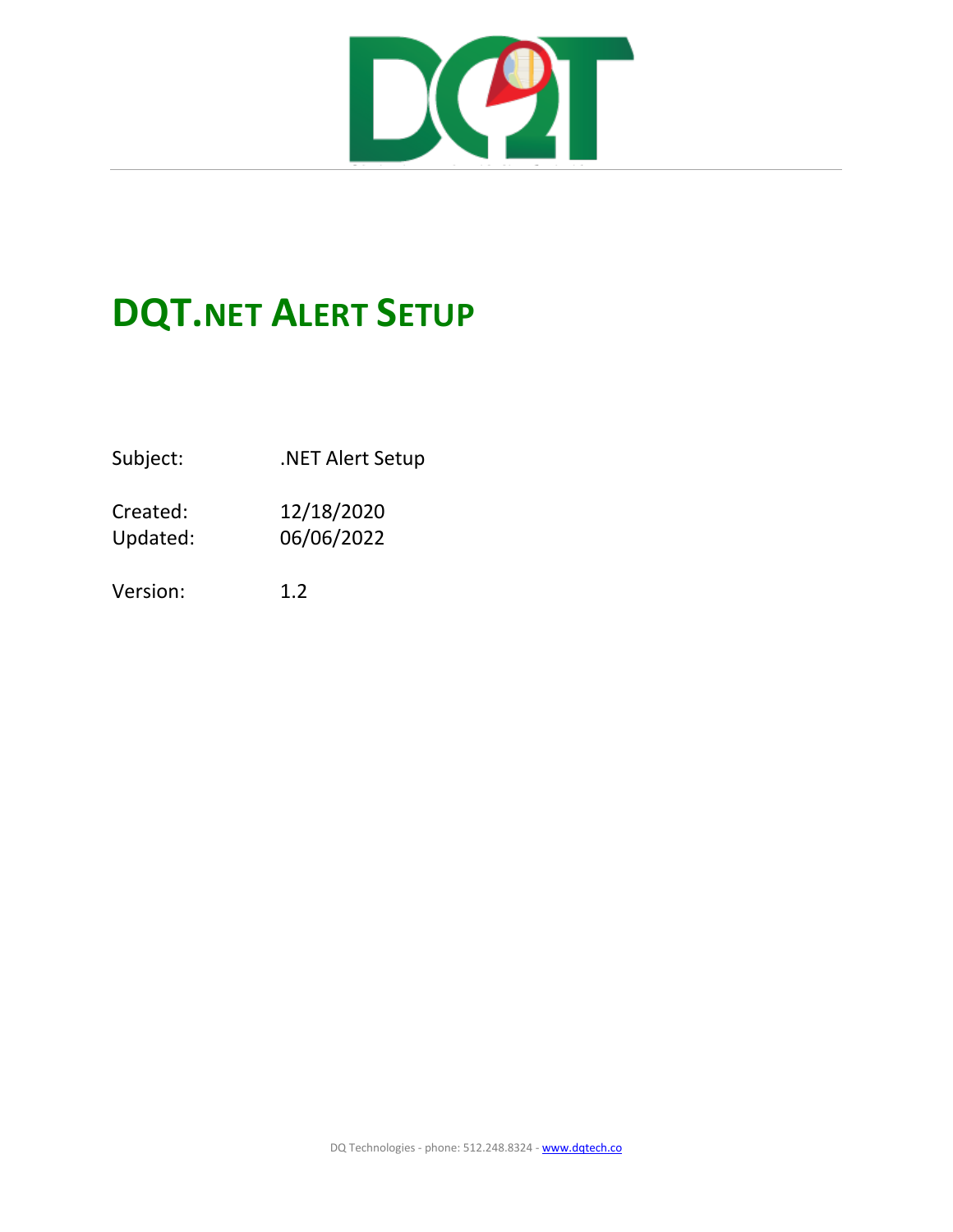

## How to Create an Alert

- **1.** Login to DQTech.Net [https://dqtech.net](https://dqtech.net/) *NOTE:* Access to create Alerts is based on user permissions.
- **2.** Select the three lines located in the top left-hand corner of the screen.



**3.** Then select Settings.

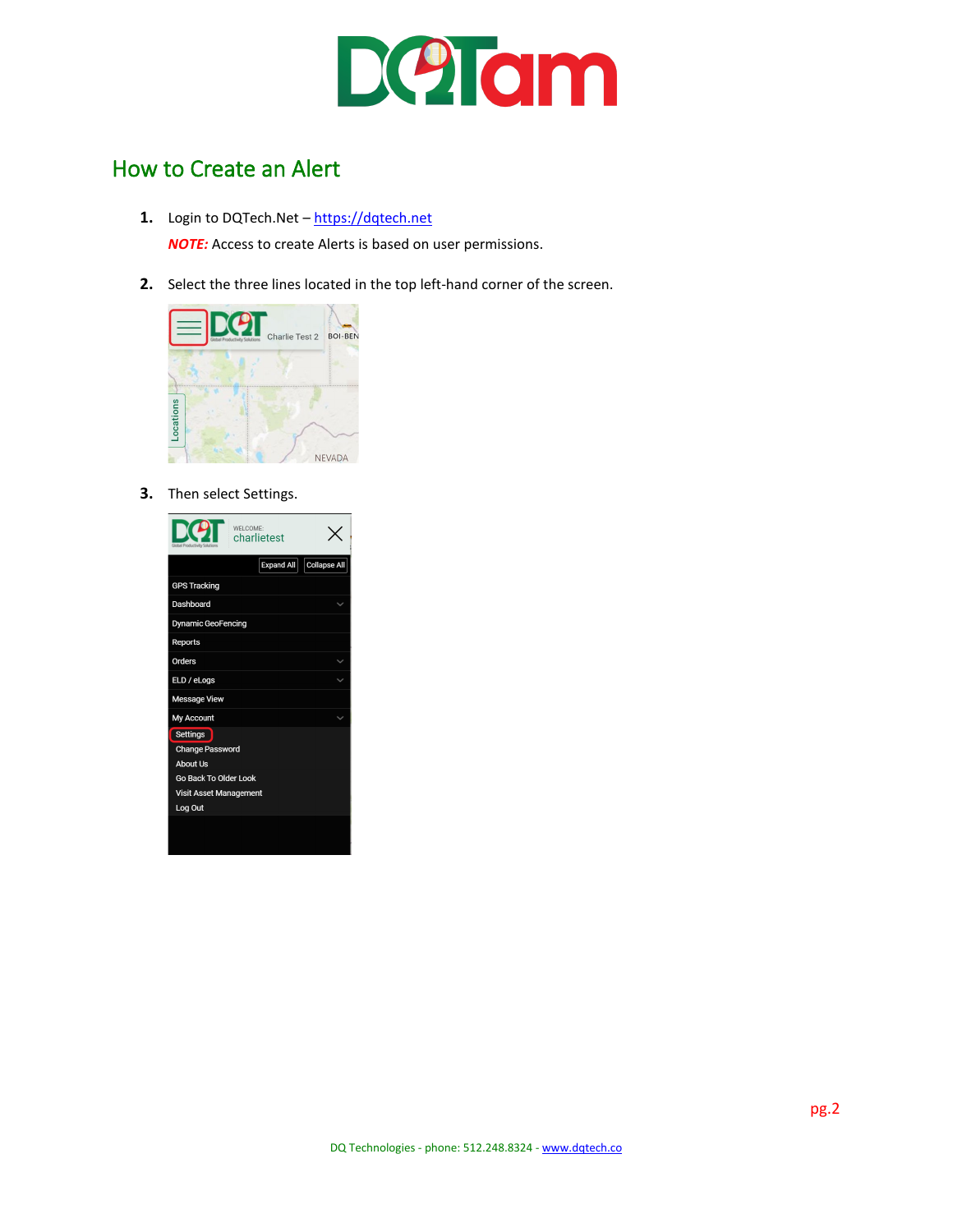

**4.** On the right, dropdown Settings and select Alert Setup.



**5.** Next, select New Alert.

|              | $\equiv$ D(2)<br>Settings<br>Charlie Test 2 |                       |                        |                           |               |                               | <b>Alert Setup</b>        | $\checkmark$           |                  |           |
|--------------|---------------------------------------------|-----------------------|------------------------|---------------------------|---------------|-------------------------------|---------------------------|------------------------|------------------|-----------|
|              |                                             |                       |                        |                           |               | <b>O</b> All ○ Mine ○ Other's | <b>View Deleted Alert</b> | New Alert              |                  |           |
|              | <b>Alert Type</b>                           | <b>Subject</b>        | <b>Violation Limit</b> | <b>Re-Notify(In Mins)</b> | <b>Active</b> | <b>Created On</b>             | <b>Last Modified On</b>   | <b>Email Addresses</b> | <b>User Name</b> |           |
|              | <b>Speeding Alert</b>                       | DQT Alert - Speed     | 75 mph/kph             | 60                        | Yes           | 02/13/2020 09:50 AM           | 02/28/2020 03:41 AM       | charlie@dqtech.com     | charlietest      | $\bullet$ |
| $\mathbf{z}$ | <b>Long Stop Alert</b>                      | DQT Alert - Long Stop | 30 Mins                | 60                        | Yes           | 02/13/2020 09:51 AM           | 04/17/2020 11:49 AM       | charlie@dgtech.com     | charlietest      | 0 €       |

- **6.** Create your Alert.
	- **a.** First you will need to select the devices you want to receive the alerts for. You can either select all locations or individual locations.

|                  | <b>Device and Alert Type</b>                                      | <b>Email Setup</b>                                                                               | <b>Alert Timings</b>                                                         |
|------------------|-------------------------------------------------------------------|--------------------------------------------------------------------------------------------------|------------------------------------------------------------------------------|
| Select Vehicles: | All C Select Locations                                            | Re-Notification Delay:<br>Daily Per Vehicle :                                                    | □Mon □Tue □Wed □Thu □Fri<br>Week days:                                       |
| $SR.$ #          | <b>Selected Devices</b><br>34648061                               | (Total time between alarm (Total number of messages per day per vehicle)<br>messages in minutes) | <b>Working Time:</b><br>$\bullet$ All Day $\circ$ On Hours $\circ$ Odd Hours |
| $\overline{2}$   | 36060436                                                          | Alert Email Subject*:                                                                            | Sun Bat<br>Weekends:                                                         |
| 3                | 36067713                                                          | Email Addresses*:                                                                                | <b>Working Time:</b><br>● All Day ○ On Hours ○ Odd Hours                     |
| 4                | 37009653                                                          |                                                                                                  | Active:<br>$\bullet$ Yes $\bigcirc$ No $\bigcirc$ Date Range                 |
| 5                | 41043031                                                          |                                                                                                  |                                                                              |
| 6                | 36076100                                                          | Email IDs separated by semi colon(;)                                                             |                                                                              |
| Alert Type:      | $\overline{\phantom{a}}$<br><b>Speeding Alert</b><br>$\checkmark$ | <b>EMail Message:</b>                                                                            |                                                                              |
| Violation Limit* |                                                                   |                                                                                                  |                                                                              |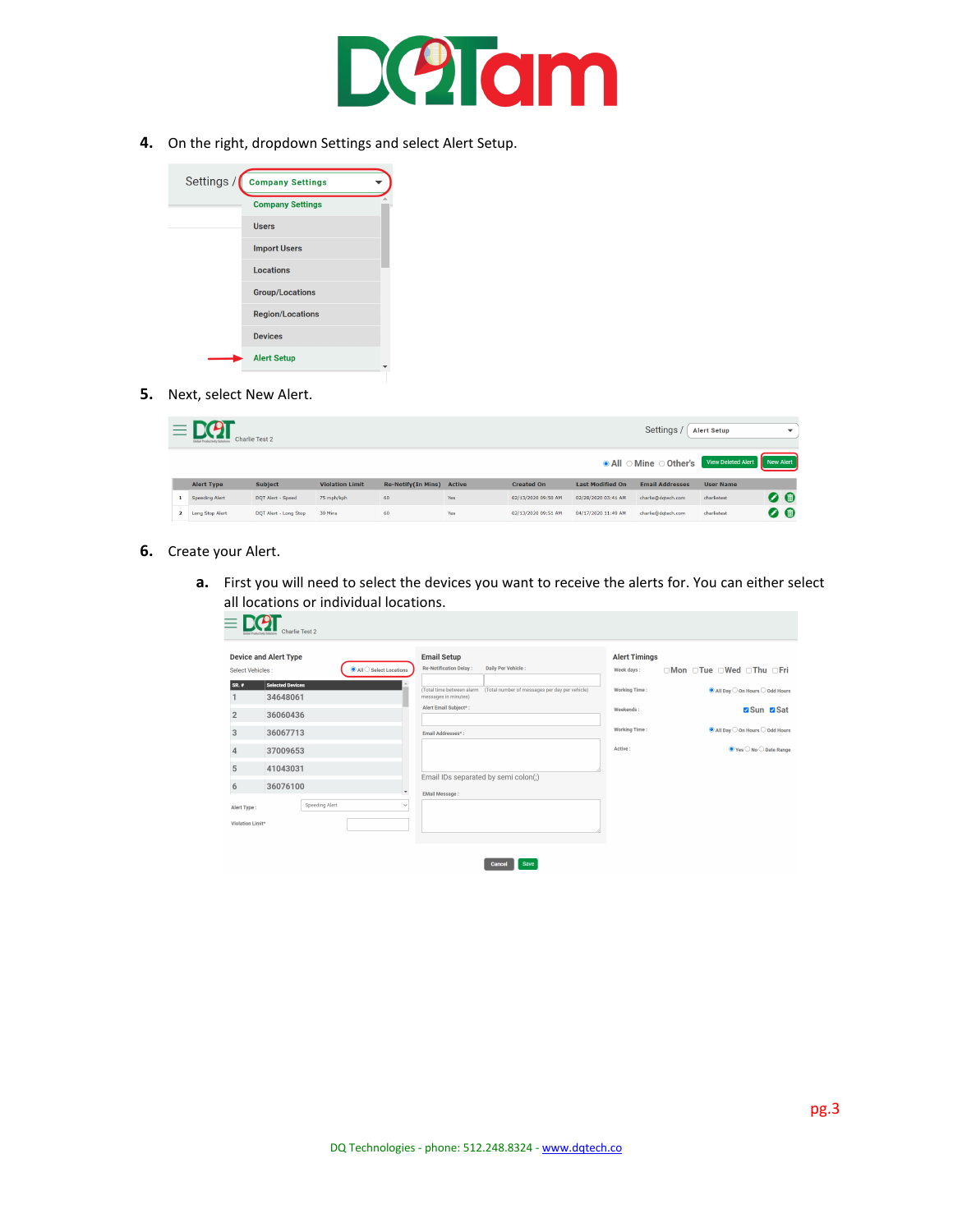

If you choose select locations, from here you can choose which locations and/or which devices you want to receive notifications for. To do so, you can either select each box next to the location name or expand the location and then select the box next to each individual device. Once your devices are selected, you will want to select save locations.

|                         | <b>Device and Alert Type</b>    | $\mathsf{x}$<br><b>Select Locations &amp; Devices</b> |
|-------------------------|---------------------------------|-------------------------------------------------------|
| Select Vehicles:        | C All C Select Locations -      | $\rightarrow$ $\blacksquare$ DOT SA                   |
| $SR.$ #                 | <b>Selected Devices</b>         | $\Box$ 34648061                                       |
|                         | 34648061                        | $\Box$ 36060436                                       |
| $\overline{2}$          | 36060436                        | $\Box$ 36067713                                       |
| 3                       | 36067713                        | □37009653                                             |
| $\overline{\mathbf{A}}$ | 37009653                        | $\Box$ 41043031                                       |
|                         |                                 | <sup>■</sup> □ DQT Bse                                |
| 5                       | 41043031                        | $\blacksquare$ DQT RR                                 |
| 6                       | 36076100                        | <sup>■</sup> □ ZZ DQT India                           |
| Alert Type:             | <b>Speeding Alert</b><br>$\vee$ | □ TEST India 1                                        |
|                         |                                 | □ TEST India 2                                        |
| Violation Limit*        |                                 | <b>DTEST ANK</b>                                      |
|                         |                                 | <sup>■</sup> <b>Hansen Auto</b>                       |
|                         |                                 |                                                       |
|                         |                                 | <b>Save Locations</b><br>Cancel                       |

- **b.** Next, you will need to select your Alert Type & Violation Limit.
	- **i.** Speeding Alert
		- **Set alert by a certain speed**
	- **ii.** Long Stop Alert
		- **Set alert by minutes stopped**
	- **iii.** Out of Range Alert
		- Alert set for areas of vehicle operation see not at end of documentation
	- **iv.** Idle Time Alert
		- **Set alert by minutes idle**

| Alert Type:<br><b>Violation Limit*</b> | <b>Speeding Alert</b><br><b>Speeding Alert</b>                         | Alert Type:      | <b>Speeding Alert</b> |
|----------------------------------------|------------------------------------------------------------------------|------------------|-----------------------|
|                                        | <b>Long Stop Alert</b><br>Out of Range Alert<br><b>Idle Time Alert</b> | Violation Limit* | 75                    |

*NOTE:* Anything above the violation limit is when you will be alerted.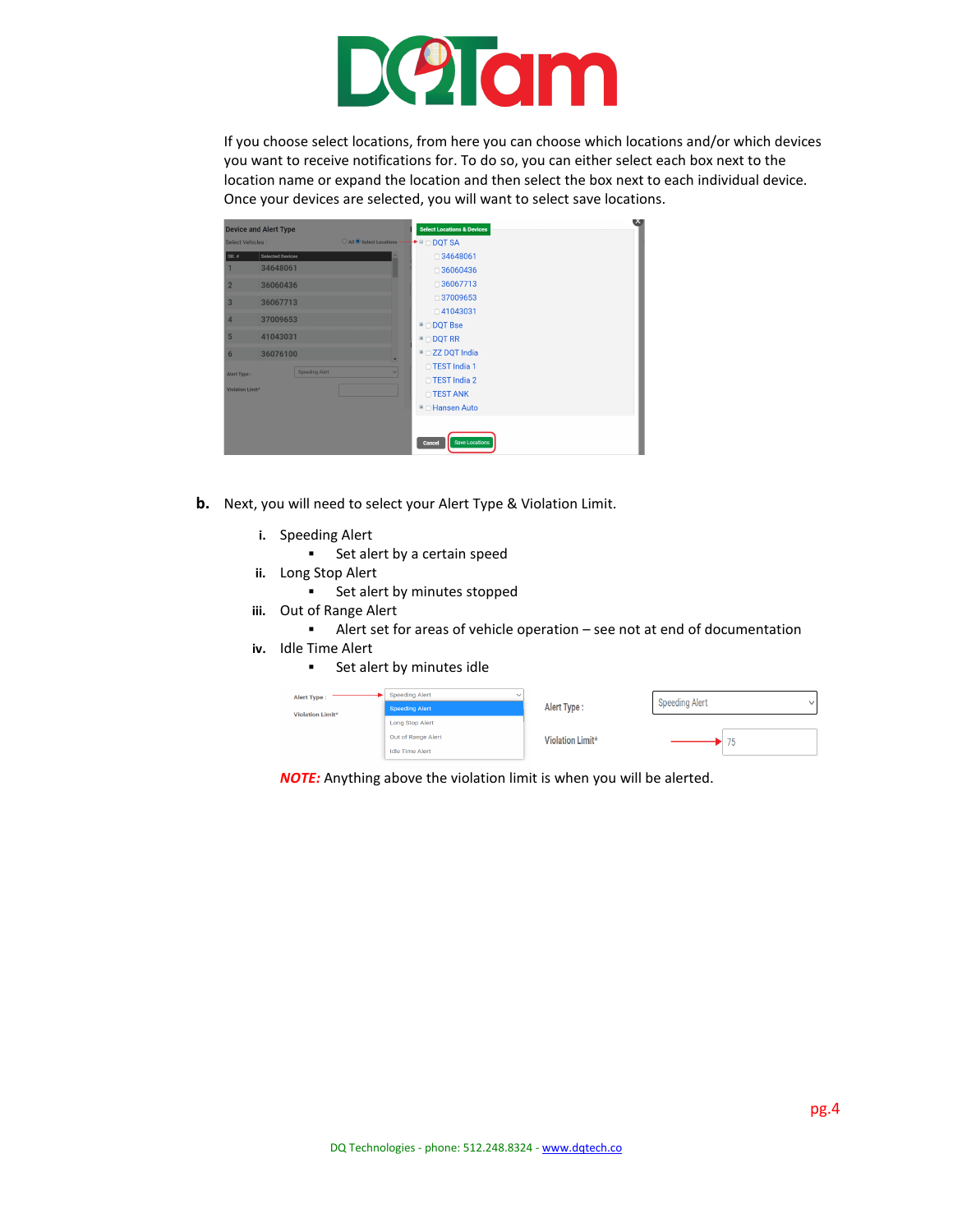

- **c.** Enter your email preferences under Email Setup. All fields below are required.
	- **i.** Re-Notification Delay
		- Future notification emails will not be sent until the number of minutes entered into the re-notification delay field have passed from the most recent message.
	- **ii.** Daily Per Vehicle
		- Number of messages received per day per vehicle
	- **iii.** Alert Email Subject
		- What appears in the subject line of alert email
	- **iv.** Email Addresses
		- **Email addresses to receive alert email**
	- **v.** Email Message
		- **Message that is included in body of alert email**

| <b>Email Setup</b>                                |                                                |
|---------------------------------------------------|------------------------------------------------|
| <b>Re-Notification Delay:</b>                     | Daily Per Vehicle :                            |
|                                                   |                                                |
| (Total time between alarm<br>messages in minutes) | (Total number of messages per day per vehicle) |
| Alert Email Subject*:                             |                                                |
|                                                   |                                                |
| Email Addresses*:                                 |                                                |
|                                                   |                                                |
|                                                   |                                                |
|                                                   |                                                |
| Email IDs separated by semi colon(;)              |                                                |
| <b>EMail Message:</b>                             |                                                |
|                                                   |                                                |
|                                                   |                                                |
|                                                   |                                                |
|                                                   |                                                |
|                                                   |                                                |
|                                                   |                                                |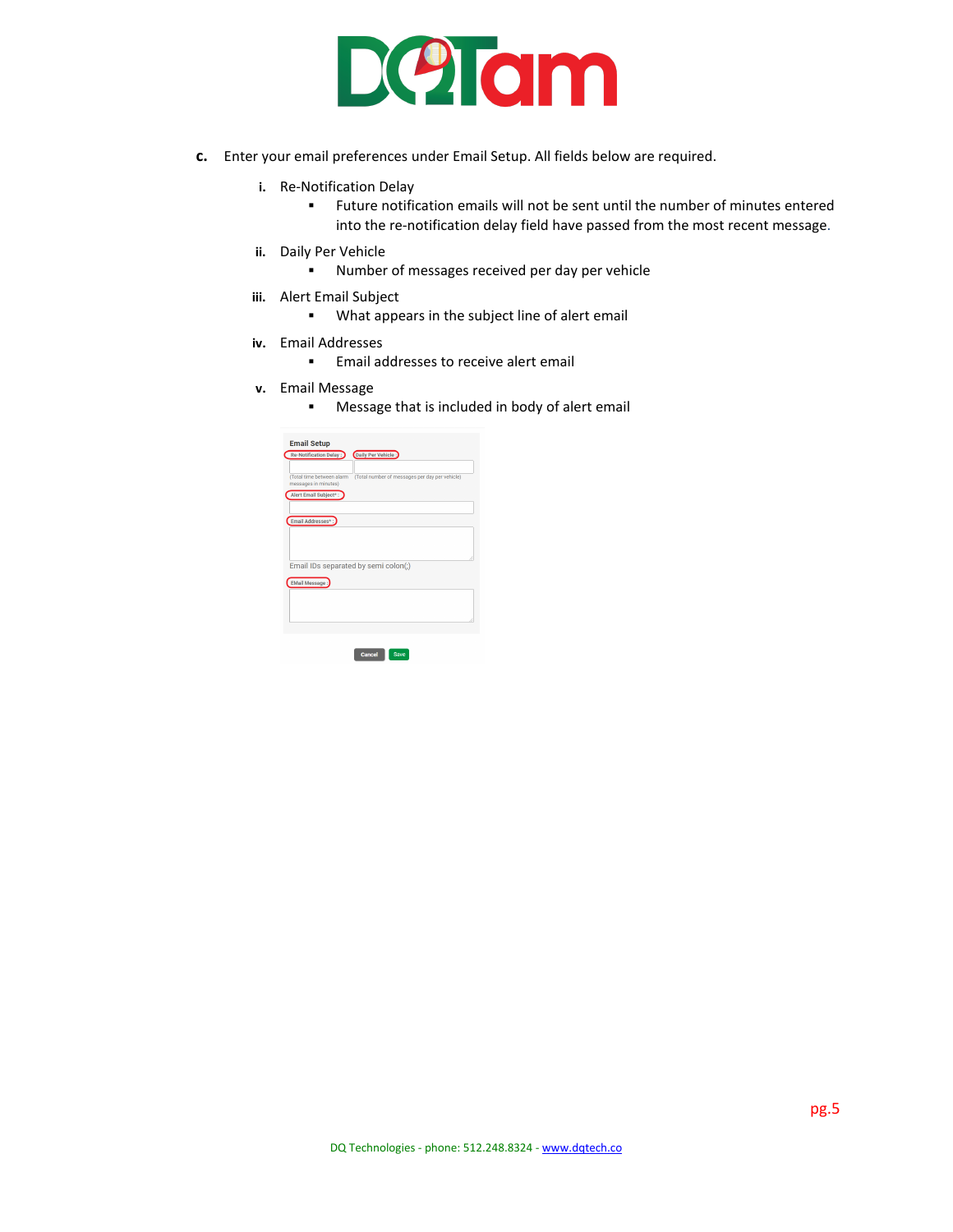

- **d.** Lastly, indicate what time periods you want the alerts to happen when a violation occurs.
	- **i.** Week days/Weekends
		- Choose days of the week for the alert to be active
		- Choose start and end time for the alert to be active
	- **ii.** Working Time
		- All day ignores start and end time and will send alerts as they happen
		- On Hours will only send alerts during the start and end time
		- Odd Hours will only send alerts during odd hours
	- **iii.** Active
		- Yes Alert is Active
		- No Alert is not Active
		- Date Range Alert will only be active for date range entered

| <b>Alert Timings</b>                       |                                                                                                                       |
|--------------------------------------------|-----------------------------------------------------------------------------------------------------------------------|
| Week days:                                 | $\cap$ Mon $\cap$ Tue $\cap$ Wed $\cap$ Thu $\cap$ Fri                                                                |
| <b>Working Time:</b>                       | ◯ All Day © On Hours ◯ Odd Hours                                                                                      |
| Start Time:<br>00<br>01<br>$\vee$ $\vdash$ | <b>Fnd Time:</b><br>$AM \sim$<br>$AM \sim$<br>01<br>0 <sub>0</sub><br>$\checkmark$<br>$\vee$ $\vdash$<br>$\checkmark$ |
| Weekends:                                  | <b>Ø</b> Sun ØSat                                                                                                     |
| <b>Working Time:</b>                       | $\bigcirc$ All Day $\bigcirc$ On Hours $\bigcirc$ Odd Hours                                                           |
| <b>Start Time:</b><br>$\vee$ 00<br>01      | <b>End Time:</b><br>$\vee$ AM $\vee$<br>01<br>$\vee$   AM $\vee$<br>$\vee$ 00                                         |
| Active:                                    | $\bigcirc$ Yes $\bigcirc$ No $\bigcirc$ Date Range                                                                    |
| Form:<br>Dec-22-2020                       | To:<br>Dec-22-2020<br>$\overline{\phantom{0}}$<br>$\ddot{\phantom{1}}$                                                |

**7.** Once you have the alert details entered, select save to create the alert in DQTech.Net.

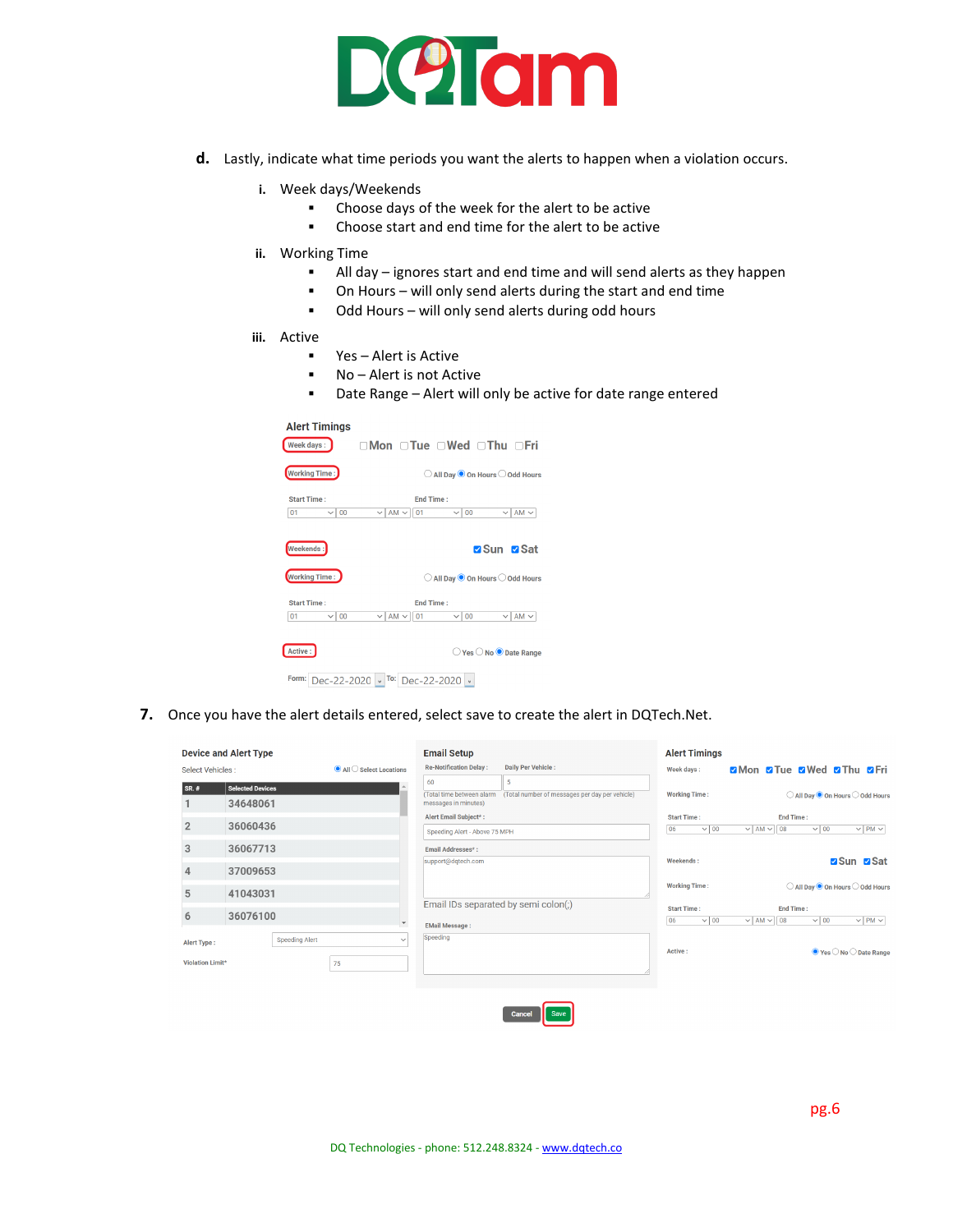

Driver behavior is a similar setup in that you define what threshold you want to trigger the alert for each of the 3 driver behavior events.

| <b>Alert Settings</b><br>Alert |             |             |
|--------------------------------|-------------|-------------|
|                                |             |             |
| Driver Behavior Event Alert v  |             |             |
| <b>Hard Accelerating:</b>      | Harsh Turn: | Hard Brake: |
| 400                            | 400<br>--   | 400         |
|                                |             |             |

The events are measure in terms of milli-g force. So in the above screenshot, all 3 would trigger a notification when the measure is 400 milli-g's.

The devices can be configured with 1 of 3 different physics options (by default all devices are configured with the Heavy truck option):

- Heavy/Truck:
	- o ACCEL\_CONFIG=20.200.250.300.1000.50;
- Medium/Pickup(MP):
	- o ACCEL\_CONFIG=20.300.325.400.1000.50;
- Light/Car(CP):
	- o ACCEL\_CONFIG=20.400.400.500.1000.50;

It can be a little complicated to follow but For the Array entries for each option the numbers reference the following (the number listed are specifically related to the Heavy truck):

- 20: kmh: do not record any events where the speed is less than this threshold (prevents lots of spurious events pulling out at junctions). Recommended setting is between 10km/h and 20km/h.
- 200: milli-gs acceleration to trip an ACCEL event
- 250: milli-gs acceleration to trip a DECEL event
- 300: milli-gs acceleration to trip a HARSH\_TURN event
- 1000: milli-gs acceleration to trip a LARGE G event (crash detection) (this has been found to be a good value to avoid false detections while capturing most severe events).
- 50: milli-gs acceleration to trip a TILT event (something like a roll over)

In simple terms, the above number will generate a driver behavior event which are be visible via the various driver behavior reporting. And then (per the above screenshot) alerts will be triggered when the behavior event registers 400 or greater for any of the 3.